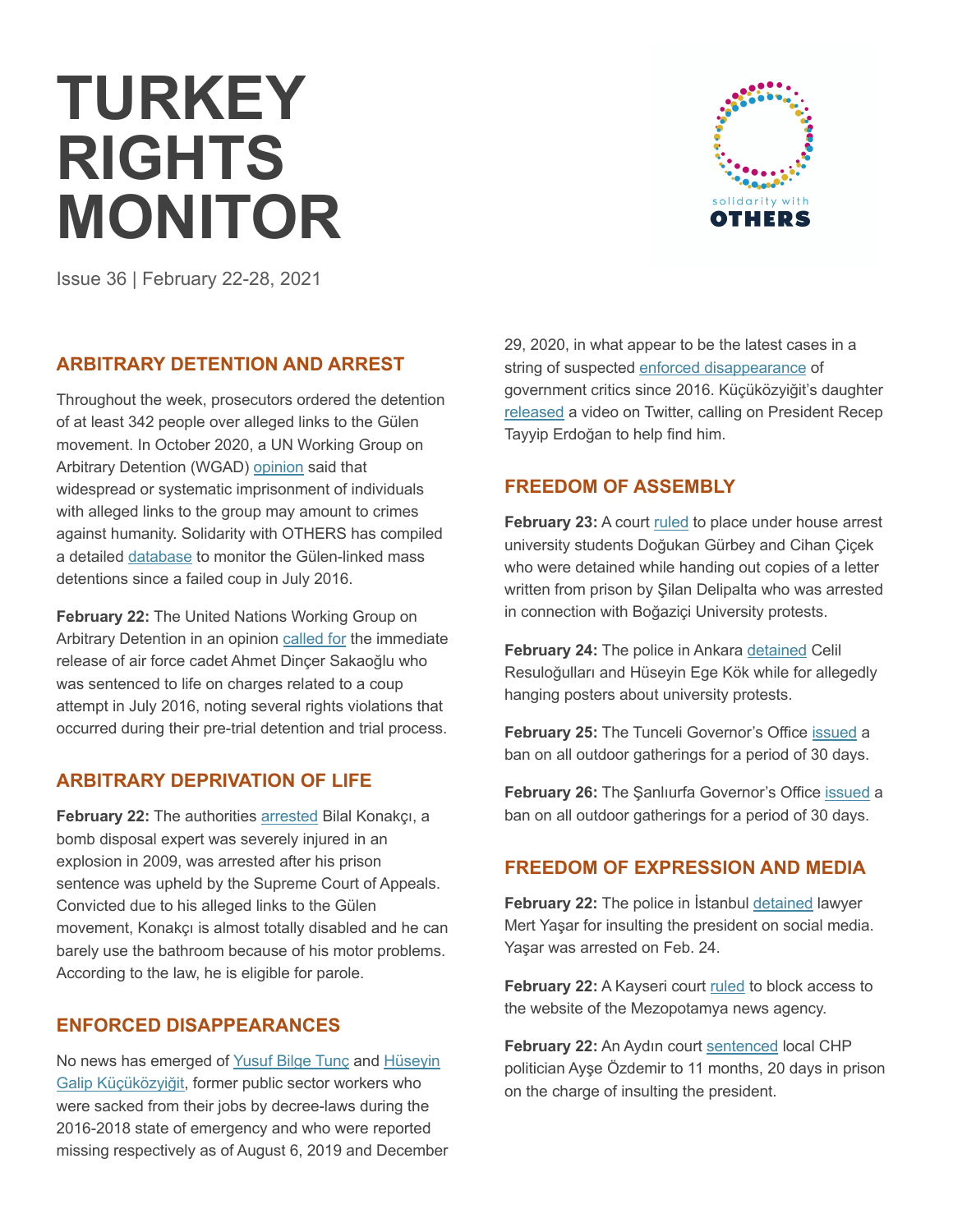**February 22:** An Ardahan court ruled to block access to the website of the pro-Kurdish Nerina Azad news website.

February 23: A Sakarya court ruled to block access to 10 news stories mentioning the name of mayor Ekrem Yüce, citing violation of his personal rights.

**February 23:** An İstanbul court ruled to block access to news stories about an alleged cover-up of a criminal investigation into a businessperson.

**February 23:** The Constitutional Court ruled that journalist Hakan Aygün's rights were violated when he was arrested over a tweet involving a wordplay on the government's Covid-19 donation campaign.

**February 24:** A Diyarbakır court ruled to acquit journalist Hakkı Boltan who was facing terrorism-related charges as part of a trial against the pro-Kurdish Democratic Society Congress (DTK).

**February 24:** Van prosecutors launched an investigation into HDP MPs Berdan Öz, Sezai Temelli, Muazzez Orhan Işık, Tayip Temel and Murat Sarısaç over their speeches and social media commentary.

**February 24:** The police in İstanbul detained a person identified with initials S.E. over his/her social media posts about the interior minister. S.E. was placed under house arrest later in the same day after appearing before a court, and ordered to follow an anger management seminar.

**February 25:** Van prosecutors decided for nonprosecution of journalist Oktay Candemir who was investigated over a tweet criticizing a TV series about the Ottoman era.

**February 25:** An Elazığ court ruled to block access to news stories about a man who allegedly engaged in usury by claiming to be closely connected to the presidency.

February 25: An Ankara court ruled to block access to news stories about a delayed delivery of order of payments which led to execution proceedings against a number of farmers in Bursa.

**February 26:** An İstanbul court accepted the indictment of university student Beyza Buldağ who is accused of "inciting hatred and enmity among public" and "provoking criminal activity," over 20 messages posted on social media in support of Boğaziçi University protests.

**February 26:** Prosecutors indicted seven students, seeking up to three years in prison for "inciting hatred and animosity," over a poster depicting Islam's holiest site with LGBT imagery.

**February 26:** An İstanbul court imposed a monetary fine against journalist Erk Acarer over his news report about the alleged SADAT network within the army and the judiciary.

**February 26:** An İstanbul court ruled to block access to news stories about a dermatologic cream allegedly distributed by a public-owned company to ministries.

**February 27:** An İstanbul court ruled to block access to blog entries about former finance minister Berat Albayrak.

**February 28:** A Diyarbakır court charged a local man with terrorist propaganda over a social media post about former US president's 2019 letter to President Recep Tayyip Erdoğan.

**February 28:** An İstanbul court ruled to ban the publication and distribution of a book authored by Nurettin Demirtaş. The court also ruled for the confiscation of the existing copies of the book.

## **JUDICIAL INDEPENDENCE & RULE OF LAW**

**February 22:** The United Nations Working Group on Arbitrary Detention in an opinion called for the immediate release of air force cadet Ahmet Dinçer Sakaoğlu who was sentenced to life on charges related to a coup attempt in July 2016, noting several rights violations that occurred during their pre-trial detention and trial process.

**February 22:** An investigative report claimed that an alleged child abuser had his conviction overturned by accusing the victims' family of being linked to the Gülen movement.

**February 25:** The Constitutional Court rejected a request by imprisoned lawyer Aytaç Ünsal for deferring the execution of his prison sentence. Ünsal's treatment following his 215-day death fast was interrupted by his imprisonment.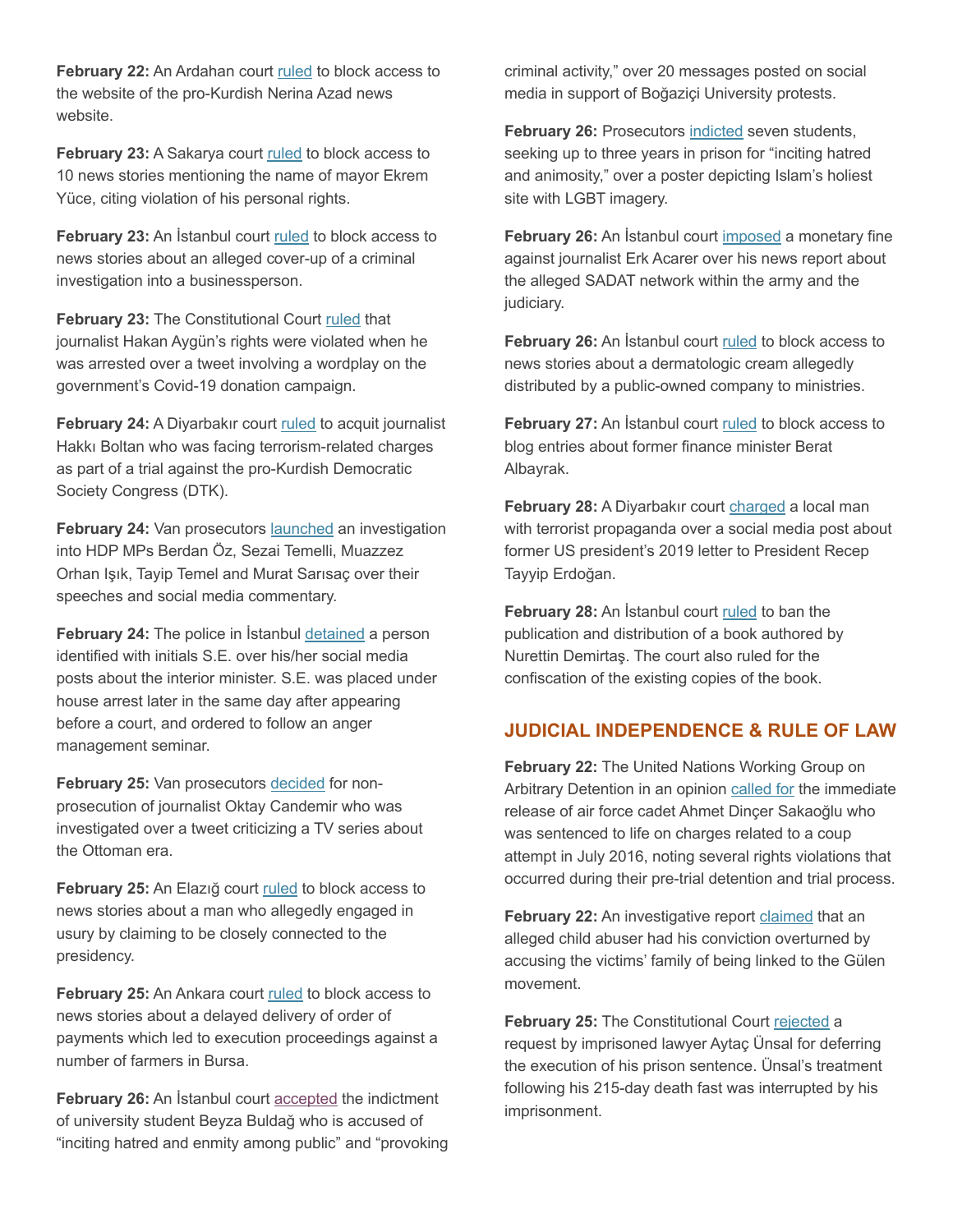### **KURDISH MINORITY**

**February 22: Prosecutors launched an investigation into** pro-Kurdish lawmaker Dirayet Dilan Taşdemir for allegedly travelling to a Kurdish-controlled region of Iraq where 13 hostages were killed in a failed rescue operation.

**February 22:** A Manisa court ruled to arrest three out of seven local HDP youth detained on Feb. 15 while releasing on probation the remaining four.

**February 22:** A Diyarbakır court sentenced Democratic Society Congress (DTK) member Jiyan Taş to six years, three months in prison on terrorism-related charges.

**February 22:** A Diyarbakır court sentenced former district co-mayor Filiz Buluttekin to seven years, six months in prison on terrorism-related charges.

**February 22:** A Kayseri court ruled to block access to the website of the Mezopotamya news agency, which is known for its reporting on rights violations in Turkey's predominantly Kurdish southeast.

February 22: An Ardahan court ruled to block access to the website of the pro-Kurdish Nerina Azad news website.

**February 22:** A Diyarbakır court sentenced former district co-mayor Filiz Buluttekin to seven years, six months on terrorism-related charges.

**February 23:** The Constitutional Court ruled in favor of Kurdish politician İbrahim Halil Baran who submitted an individual application to the court in 2017 that he was tortured by police in detention in Şanlıurfa.

**February 24:** A Van court sentenced former district comayor Bayram Çiçek and city council member Abdülkerim Akbaş to two years, one month in prison each on terrorism-related charges, while acquitting city council member Erhan Akbaş of the same charge.

**February 24:** A Kocaeli court sentenced local HDP politicians Mehmet Alçınkaya, Ebubekir Çoban, Damla Bağcı, Mehmet Karasalan, Kudbeddin Güneşsuyu, Leyla Aygün, Emine Karaaslan and CHP politician Osman Kurum to varying lengths of prison sentences on terrorism charges, while acquitting 19 others who were standing trial in the same case.

**February 24:** Van prosecutors launched an investigation into HDP MPs Berdan Öz, Sezai Temelli, Muazzez Orhan Işık, Tayip Temel and Murat Sarısaç over their speeches and social media commentary.

**February 24:** A Diyarbakır court ruled to acquit journalist Hakkı Boltan who was facing terrorism-related charges as part of a trial against the pro-Kurdish Democratic Society Congress (DTK).

February 26: A Diyarbakır court sentenced provincial HDP executive Mehmet Sayit Demir to six years, eight months on charges of terrorism and violation of the law on demonstrations and marches.

**February 27:** The police in Diyarbakır detained 14 people, including HDP members. The reason for the detentions was not disclosed on account of confidentiality orders.

**February 28:** The police in Mardin detained five local HDP members. Four of the detainees were released after appearing before a court the same day.

#### **PRISON CONDITIONS**

**February 22:** A prison administration reportedly made inmate Ali Öztürk wait for a week for an urgently needed gallbladder operation.

## **TORTURE AND ILL-TREATMENT**

**February 23:** The family of Kadir Aktar, a 17-year-old boy who allegedly committed suicide in police custody in İstanbul, requested an investigation into the circumstances of his death, due to suspicions that he was tortured.

**February 23:** The Constitutional Court ruled in favor of Kurdish politician İbrahim Halil Baran who submitted an individual application to the court in 2017 that he was tortured by police in detention in Şanlıurfa.

**February 23:** The police in İzmir reportedly coerced two activists into becoming informants for the state during their detention.

**February 24:** The Human Rights Foundation of Turkey (TİHV) released a report which found that at least 800 people demonstrating against the appointment of a progovernment rector to Boğaziçi University were subjected